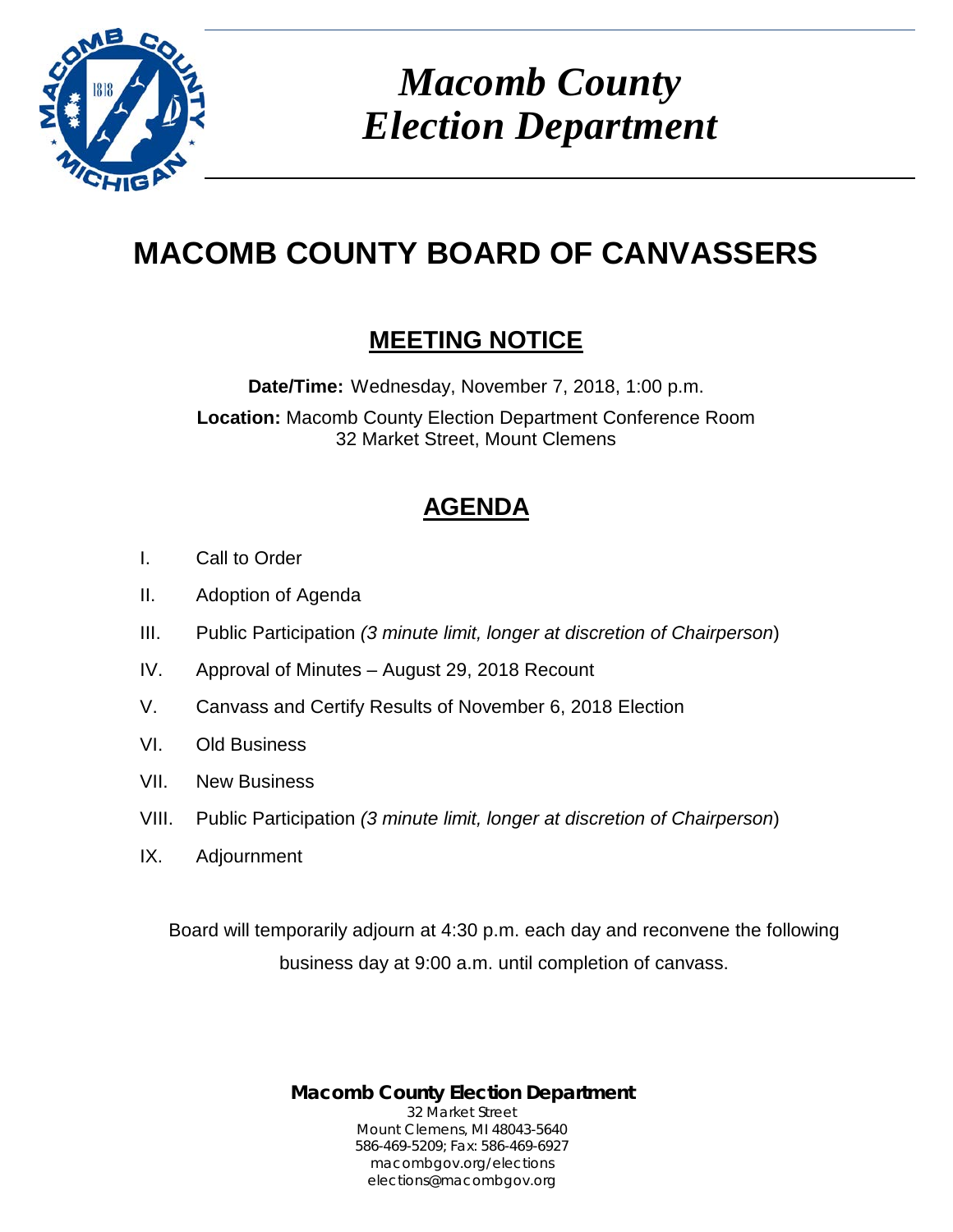### **MACOMB COUNTY BOARD OF CANVASSERS AUGUST 29, 2018 RECOUNT UNOFFICIAL MINUTES**

The Macomb County Board of Canvassers met on Wednesday, August 29, 2018 at the Macomb Community College South Campus, Sports and Expo Center, 14500 E. 12-Mile Road in Warren to conduct a partial recount of the Macomb County Public Transportation Millage voted on at the August 7, 2018 Election.

The following Board members were present:

 Sarah Stovall – Chair Barb Van Syckel – Vice Chair Janice Nearon – Canvasser

Michelle DeBeaussaert – Excused

 *Also Present: Michael Grix – Election Department Richard Strobl – Election Department Frank Krycia – Assistant Corporation Counsel Aaron Thomas – Assistant Corporation Counsel* 

#### **Call to Order**

Sarah Stovall called the meeting to order at 8:13 a.m.

#### **Adoption of Agenda**

A motion was made by Barb Van Syckel and seconded by Janice Nearon to approve the agenda. The motion carried.

#### **Public Participation**

None

#### **Approval of Minutes (August 7, 2018 Election Canvass)**

A motion was made by Janice Nearon and seconded by Barb Van Syckel to approve the minutes. The motion carried.

#### **Recount of Votes Cast**

Michael Grix explained the recount procedures. The recount began at approximately 8:30 a.m.

| City/Twp              | Tvpe | Pct. | Old Seal   | New Seal   | Recountable |
|-----------------------|------|------|------------|------------|-------------|
| Armada Township       | AV   |      | 11407      | 2406       | Yes         |
| Armada Township       | AV   | າ    | 11407      | 2406       | Yes         |
| <b>Bruce Township</b> | AV   |      | 8766, 8768 | 2411, 2412 | Yes         |
| <b>Bruce Township</b> | AV   | ⌒    | 8766, 8768 | 2411, 2412 | Yes         |

The following precincts were recounted: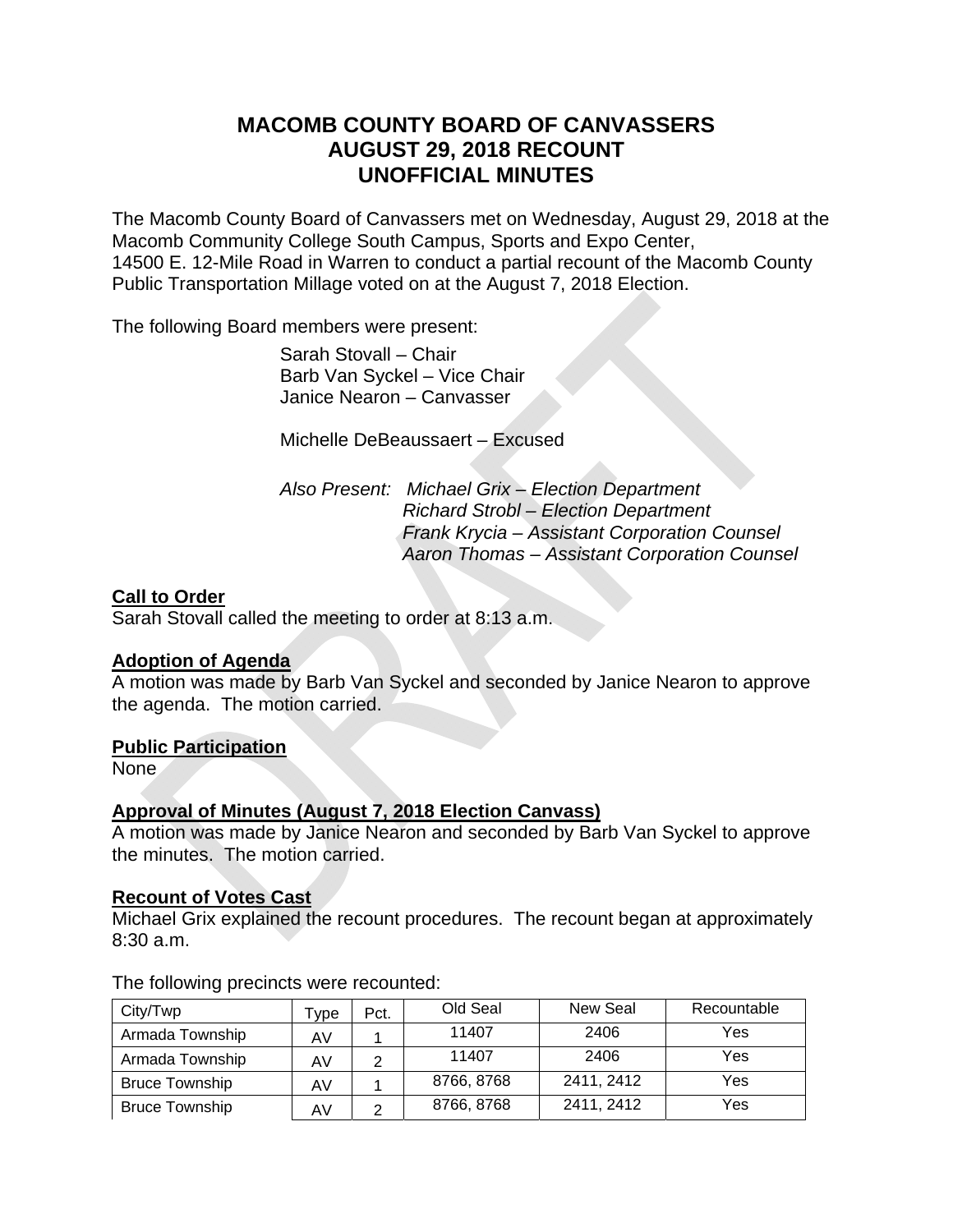| <b>Bruce Township</b>        | AV        | 3              | 8766, 8768                                       | 2411, 2412                                       | Yes               |  |
|------------------------------|-----------|----------------|--------------------------------------------------|--------------------------------------------------|-------------------|--|
| <b>Bruce Township</b>        | AV        | 4              | 8766, 8768                                       | 2411, 2412                                       | Yes               |  |
| <b>Center Line</b>           | AV        | 1              | 1647                                             | 4084                                             | Yes               |  |
| <b>Center Line</b>           | AV        | 2              | 1647                                             | 4084                                             | Yes               |  |
| <b>Center Line</b>           | AV        | 3              | 1647                                             | 4084                                             | Yes               |  |
| <b>Center Line</b>           | AV        | 4              | 1647                                             | 4084                                             | Yes               |  |
| <b>Center Line</b>           | AV        | 5              | 1647                                             | 4084                                             | Yes               |  |
| <b>Chesterfield Township</b> | AV        | $\mathbf 1$    | 1017                                             | 4057                                             | Yes               |  |
| <b>Chesterfield Township</b> | AV        | $\overline{2}$ | 1017                                             | 4057                                             | $\overline{Y}$ es |  |
| <b>Chesterfield Township</b> | AV        | 3              | 1017                                             | 4057                                             | Yes               |  |
| <b>Chesterfield Township</b> | AV        | 4              | 1017                                             | 4057                                             | Yes               |  |
| <b>Chesterfield Township</b> | AV        | 5              | 1017                                             | 4057                                             | Yes               |  |
| <b>Chesterfield Township</b> | AV        | 6              | 1017                                             | 4057                                             | Yes               |  |
| <b>Chesterfield Township</b> | AV        | $\overline{7}$ | 1017                                             | 4057                                             | Yes               |  |
| <b>Chesterfield Township</b> | AV        | 8              | 1008                                             | 4066                                             | Yes               |  |
| <b>Chesterfield Township</b> | AV        | 9              | 1008                                             | 4066                                             | Yes               |  |
| <b>Chesterfield Township</b> | AV        | 10             | 1008                                             | 4066                                             | Yes               |  |
| <b>Chesterfield Township</b> | AV        | 11             | 1008                                             | 4066                                             | Yes               |  |
| <b>Chesterfield Township</b> | AV        | 12             | 1027                                             | 4091                                             | Yes               |  |
| <b>Chesterfield Township</b> | AV        | 13             | 1027                                             | 4091                                             | Yes               |  |
| <b>Chesterfield Township</b> | AV        | 14             | 1027                                             | 4091                                             | Yes               |  |
| <b>Clinton Township</b>      | AV        | $\mathbf{1}$   | Petition withdrawn before precinct was recounted |                                                  |                   |  |
| <b>Clinton Township</b>      | <b>AV</b> | $\overline{2}$ | Petition withdrawn before precinct was recounted |                                                  |                   |  |
| <b>Clinton Township</b>      | AV        | 3              | Petition withdrawn before precinct was recounted |                                                  |                   |  |
| <b>Clinton Township</b>      | AV        | $\overline{4}$ | Petition withdrawn before precinct was recounted |                                                  |                   |  |
| Clinton Township             | AV        | 5              | Petition withdrawn before precinct was recounted |                                                  |                   |  |
| <b>Clinton Township</b>      | <b>AV</b> | 6              | Petition withdrawn before precinct was recounted |                                                  |                   |  |
| <b>Clinton Township</b>      | AV        | $\overline{7}$ | Petition withdrawn before precinct was recounted |                                                  |                   |  |
| <b>Clinton Township</b>      | AV        | 8              |                                                  | Petition withdrawn before precinct was recounted |                   |  |
| <b>Clinton Township</b>      | AV        | 9              |                                                  | Petition withdrawn before precinct was recounted |                   |  |
| <b>Clinton Township</b>      | AV        | 10             |                                                  | Petition withdrawn before precinct was recounted |                   |  |
| <b>Clinton Township</b>      | AV        | 11             |                                                  | Petition withdrawn before precinct was recounted |                   |  |
| Clinton Township             | AV        | 12             |                                                  | Petition withdrawn before precinct was recounted |                   |  |
| Clinton Township             | AV        | 13             |                                                  | Petition withdrawn before precinct was recounted |                   |  |
| Clinton Township             | AV        | 14             |                                                  | Petition withdrawn before precinct was recounted |                   |  |
| Clinton Township             | AV        | 15             |                                                  | Petition withdrawn before precinct was recounted |                   |  |
| <b>Clinton Township</b>      | AV        | 16             |                                                  | Petition withdrawn before precinct was recounted |                   |  |
| Clinton Township             | AV        | 17             |                                                  | Petition withdrawn before precinct was recounted |                   |  |
| Clinton Township             | AV        | 18             |                                                  | Petition withdrawn before precinct was recounted |                   |  |
| <b>Clinton Township</b>      | AV        | 19             |                                                  | Petition withdrawn before precinct was recounted |                   |  |
| Clinton Township             | AV        | 20             |                                                  | Petition withdrawn before precinct was recounted |                   |  |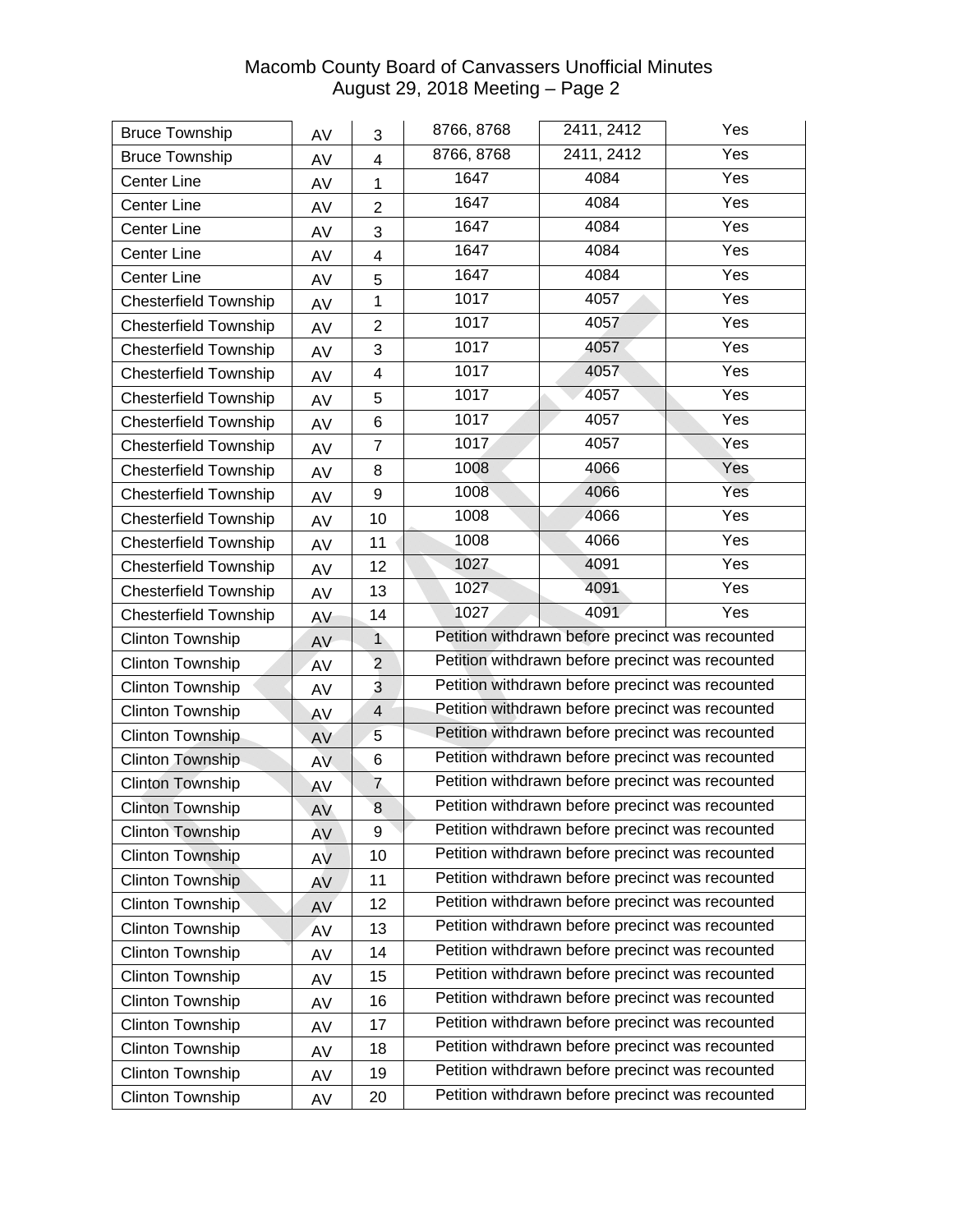| Clinton Township        | AV         | 21             | Petition withdrawn before precinct was recounted |
|-------------------------|------------|----------------|--------------------------------------------------|
| Clinton Township        | AV         | 22             | Petition withdrawn before precinct was recounted |
| Clinton Township        | AV         | 23             | Petition withdrawn before precinct was recounted |
| Clinton Township        | AV         | 24             | Petition withdrawn before precinct was recounted |
| Clinton Township        | AV         | 25             | Petition withdrawn before precinct was recounted |
| <b>Clinton Township</b> | AV         | 26             | Petition withdrawn before precinct was recounted |
| <b>Clinton Township</b> | AV         | 27             | Petition withdrawn before precinct was recounted |
| Clinton Township        | AV         | 28             | Petition withdrawn before precinct was recounted |
| <b>Clinton Township</b> | AV         | 29             | Petition withdrawn before precinct was recounted |
| <b>Clinton Township</b> | AV         | 30             | Petition withdrawn before precinct was recounted |
| Clinton Township        | AV         | 31             | Petition withdrawn before precinct was recounted |
| Clinton Township        | AV         | 32             | Petition withdrawn before precinct was recounted |
| Clinton Township        | AV         | 33             | Petition withdrawn before precinct was recounted |
| Clinton Township        | AV         | 34             | Petition withdrawn before precinct was recounted |
| Clinton Township        | AV         | 35             | Petition withdrawn before precinct was recounted |
| Clinton Township        | AV         | 36             | Petition withdrawn before precinct was recounted |
| Clinton Township        | AV         | 37             | Petition withdrawn before precinct was recounted |
| Clinton Township        | AV         | 38             | Petition withdrawn before precinct was recounted |
| Clinton Township        | AV         | 39             | Petition withdrawn before precinct was recounted |
| <b>Clinton Township</b> | AV         | 40             | Petition withdrawn before precinct was recounted |
| Clinton Township        | AV         | 41             | Petition withdrawn before precinct was recounted |
| Clinton Township        | AV         | 42             | Petition withdrawn before precinct was recounted |
| Clinton Township        | AV         | 43             | Petition withdrawn before precinct was recounted |
| Clinton Township        | AV         | 44             | Petition withdrawn before precinct was recounted |
| Clinton Township        | AV         | 45             | Petition withdrawn before precinct was recounted |
| Clinton Township        | AV         | 46             | Petition withdrawn before precinct was recounted |
| <b>Clinton Township</b> | <b>PCT</b> | $\mathbf 1$    | Petition withdrawn before precinct was recounted |
| <b>Clinton Township</b> | <b>PCT</b> | $\overline{a}$ | Petition withdrawn before precinct was recounted |
| <b>Clinton Township</b> | PCT        | $\overline{3}$ | Petition withdrawn before precinct was recounted |
| <b>Clinton Township</b> | <b>PCT</b> | 4              | Petition withdrawn before precinct was recounted |
| <b>Clinton Township</b> | <b>PCT</b> | 5              | Petition withdrawn before precinct was recounted |
| <b>Clinton Township</b> | <b>PCT</b> | 6              | Petition withdrawn before precinct was recounted |
| <b>Clinton Township</b> | <b>PCT</b> | $\overline{7}$ | Petition withdrawn before precinct was recounted |
| Clinton Township        | PCT        | 8              | Petition withdrawn before precinct was recounted |
| Clinton Township        | <b>PCT</b> | 9              | Petition withdrawn before precinct was recounted |
| Clinton Township        | <b>PCT</b> | 10             | Petition withdrawn before precinct was recounted |
| Clinton Township        | <b>PCT</b> | 11             | Petition withdrawn before precinct was recounted |
| Clinton Township        | <b>PCT</b> | 12             | Petition withdrawn before precinct was recounted |
| Clinton Township        | <b>PCT</b> | 13             | Petition withdrawn before precinct was recounted |
| Clinton Township        | <b>PCT</b> | 14             | Petition withdrawn before precinct was recounted |
| Clinton Township        | <b>PCT</b> | 15             | Petition withdrawn before precinct was recounted |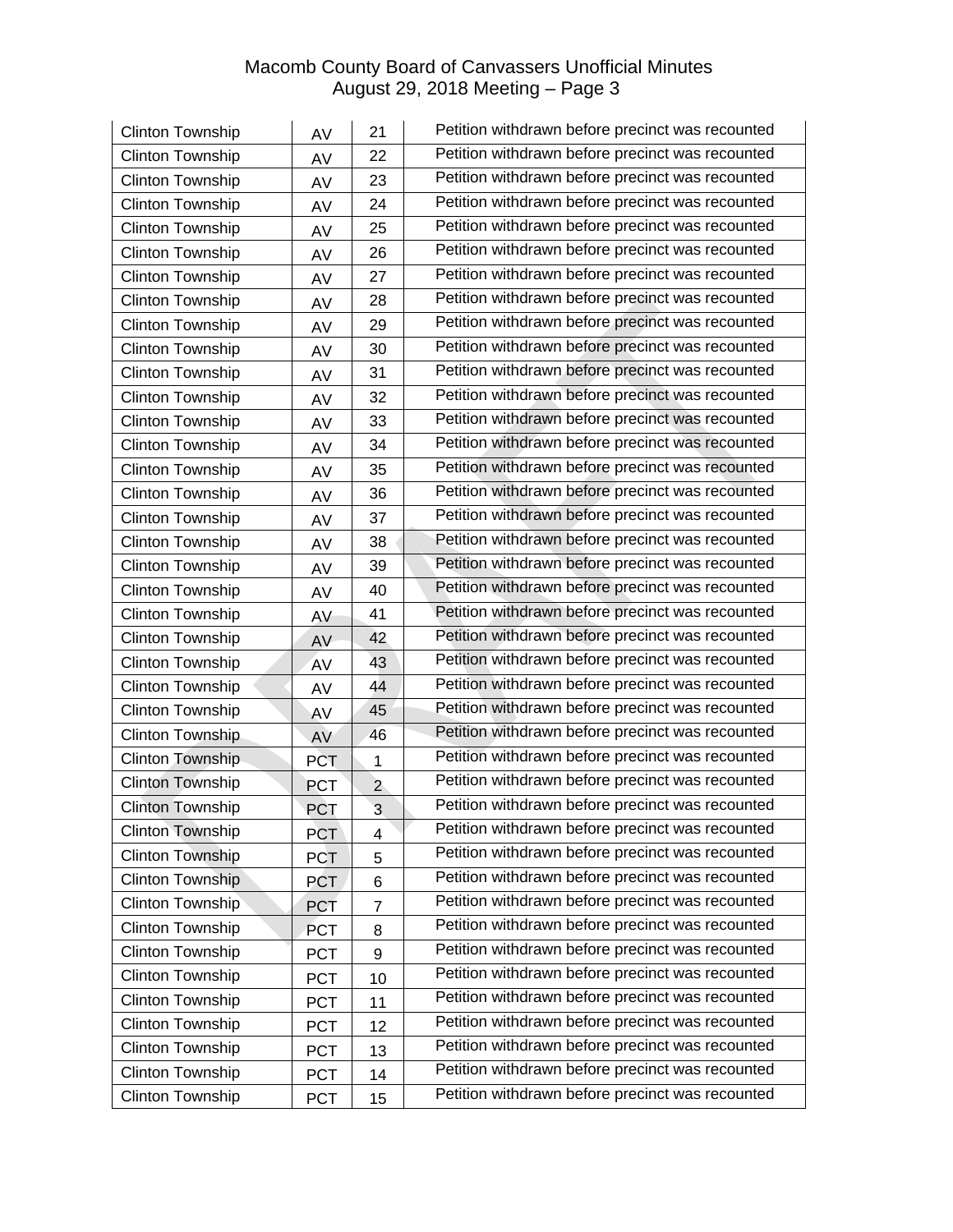| <b>Clinton Township</b> | <b>PCT</b> | 16             |                                                  | Petition withdrawn before precinct was recounted |     |  |  |
|-------------------------|------------|----------------|--------------------------------------------------|--------------------------------------------------|-----|--|--|
| Clinton Township        | PCT        | 17             | Petition withdrawn before precinct was recounted |                                                  |     |  |  |
| Clinton Township        | <b>PCT</b> | 18             | Petition withdrawn before precinct was recounted |                                                  |     |  |  |
| Clinton Township        | <b>PCT</b> | 19             |                                                  | Petition withdrawn before precinct was recounted |     |  |  |
| Clinton Township        | <b>PCT</b> | 20             |                                                  | Petition withdrawn before precinct was recounted |     |  |  |
| Clinton Township        | <b>PCT</b> | 21             |                                                  | Petition withdrawn before precinct was recounted |     |  |  |
| Clinton Township        | <b>PCT</b> | 22             |                                                  | Petition withdrawn before precinct was recounted |     |  |  |
| <b>Clinton Township</b> | <b>PCT</b> | 23             |                                                  | Petition withdrawn before precinct was recounted |     |  |  |
| Clinton Township        | <b>PCT</b> | 24             |                                                  | Petition withdrawn before precinct was recounted |     |  |  |
| Clinton Township        | <b>PCT</b> | 25             |                                                  | Petition withdrawn before precinct was recounted |     |  |  |
| Clinton Township        | <b>PCT</b> | 26             |                                                  | Petition withdrawn before precinct was recounted |     |  |  |
| Clinton Township        | <b>PCT</b> | 27             |                                                  | Petition withdrawn before precinct was recounted |     |  |  |
| Clinton Township        | <b>PCT</b> | 28             |                                                  | Petition withdrawn before precinct was recounted |     |  |  |
| Clinton Township        | <b>PCT</b> | 29             |                                                  | Petition withdrawn before precinct was recounted |     |  |  |
| Clinton Township        | <b>PCT</b> | 30             |                                                  | Petition withdrawn before precinct was recounted |     |  |  |
| <b>Clinton Township</b> | <b>PCT</b> | 31             |                                                  | Petition withdrawn before precinct was recounted |     |  |  |
| Clinton Township        | <b>PCT</b> | 32             | Petition withdrawn before precinct was recounted |                                                  |     |  |  |
| Clinton Township        | <b>PCT</b> | 33             | Petition withdrawn before precinct was recounted |                                                  |     |  |  |
| Clinton Township        | <b>PCT</b> | 34             | Petition withdrawn before precinct was recounted |                                                  |     |  |  |
| Clinton Township        | <b>PCT</b> | 35             | Petition withdrawn before precinct was recounted |                                                  |     |  |  |
| Clinton Township        | <b>PCT</b> | 36             | Petition withdrawn before precinct was recounted |                                                  |     |  |  |
| <b>Clinton Township</b> | <b>PCT</b> | 37             | Petition withdrawn before precinct was recounted |                                                  |     |  |  |
| Clinton Township        | <b>PCT</b> | 38             | Petition withdrawn before precinct was recounted |                                                  |     |  |  |
| Clinton Township        | <b>PCT</b> | 39             | Petition withdrawn before precinct was recounted |                                                  |     |  |  |
| Clinton Township        | <b>PCT</b> | 40             | Petition withdrawn before precinct was recounted |                                                  |     |  |  |
| Clinton Township        | <b>PCT</b> | 41             | Petition withdrawn before precinct was recounted |                                                  |     |  |  |
| <b>Clinton Township</b> | <b>PCT</b> | 42             |                                                  | Petition withdrawn before precinct was recounted |     |  |  |
| <b>Clinton Township</b> | PCT        | 43             |                                                  | Petition withdrawn before precinct was recounted |     |  |  |
| <b>Clinton Township</b> | <b>PCT</b> | 44             |                                                  | Petition withdrawn before precinct was recounted |     |  |  |
| <b>Clinton Township</b> | <b>PCT</b> | 45             |                                                  | Petition withdrawn before precinct was recounted |     |  |  |
| <b>Clinton Township</b> | <b>PCT</b> | 46             |                                                  | Petition withdrawn before precinct was recounted |     |  |  |
| Eastpointe              | AV         | 1              | 1300                                             | 4096                                             | Yes |  |  |
| Eastpointe              | AV         | $\overline{2}$ | 1300                                             | 4096                                             | Yes |  |  |
| Eastpointe              | AV         | 3              | 1300                                             | 4096                                             | Yes |  |  |
| Eastpointe              | AV         | 4              | 1300                                             | 4096                                             | Yes |  |  |
| Eastpointe              | AV         | 5              | 1300                                             | 4096                                             | Yes |  |  |
| Eastpointe              | AV         | 6              | 1300                                             | 4096                                             | Yes |  |  |
| Eastpointe              | AV         | 7              | 1300                                             | 4096                                             | Yes |  |  |
| Eastpointe              | AV         | 8              | 1322                                             | 4053                                             | Yes |  |  |
| Eastpointe              | AV         | 9              | 1322                                             | 4053                                             | Yes |  |  |
| Eastpointe              | AV         | 10             | 1322                                             | 4053                                             | Yes |  |  |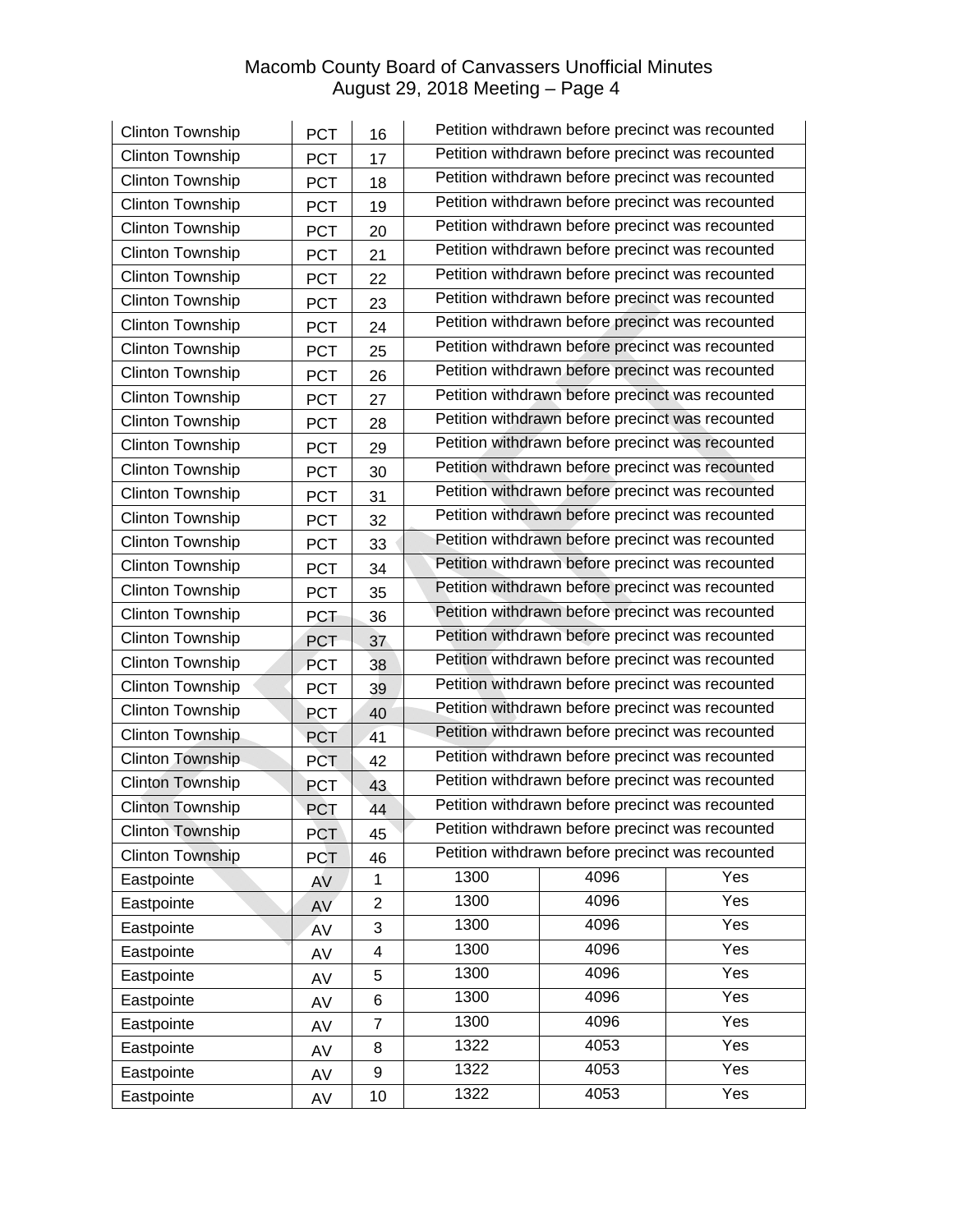| Eastpointe               | AV  | 11                      | 1322 | 4053   | Yes               |
|--------------------------|-----|-------------------------|------|--------|-------------------|
| Eastpointe               | AV  | 12                      | 1322 | 4053   | Yes               |
| Eastpointe               | AV  | 13                      | 1322 | 4053   | Yes               |
| Eastpointe               | AV  | 14                      | 1322 | 4053   | $\overline{Yes}$  |
| Fraser                   | AV  | 1                       | 1957 | 2546   | Yes               |
| Fraser                   | AV  | 2                       | 1958 | 2303   | Yes               |
| Fraser                   | AV  | 3                       | 1957 | 2546   | Yes               |
| Fraser                   | AV  | $\overline{4}$          | 1957 | 2546   | Yes               |
| Fraser                   | AV  | 5                       | 1958 | 2303   | Yes               |
| Fraser                   | AV  | 6                       | 1958 | 2303   | $\overline{Yes}$  |
| Fraser                   | AV  | $\overline{7}$          | 1958 | 2303   | Yes               |
| Harrison Township        | AV  | 1                       | 8262 | 2301   | Yes               |
| Harrison Township        | AV  | $\overline{2}$          | 8262 | 2301   | Yes               |
| Harrison Township        | AV  | 3                       | 8262 | 2301   | Yes               |
| Harrison Township        | AV  | 4                       | 8284 | 2330   | Yes               |
| Harrison Township        | AV  | 5                       | 8284 | 2330   | Yes               |
| Harrison Township        | AV  | 6                       | 8285 | 2447   | Yes               |
| <b>Harrison Township</b> | AV  | $\overline{7}$          | 8285 | 2447   | Yes               |
| Harrison Township        | AV  | 8                       | 8285 | 2447   | Yes               |
| Harrison Township        | AV  | 9                       | 2487 | 2446   | $\overline{Y}$ es |
| Harrison Township        | AV  | 10                      | 2487 | 2446   | Yes               |
| Lenox Township           | AV  | $\mathbf{1}$            | 8770 | 501216 | Yes               |
| Lenox Township           | AV  | $\overline{2}$          | 8770 | 501216 | $\overline{Yes}$  |
| Lenox Township           | AV  | 3                       | 8770 | 501216 | Yes               |
| Lenox Township           | AV  | $\overline{\mathbf{4}}$ | 8770 | 501216 | Yes               |
| Macomb Township          | AV  | $\overline{1}$          | 2217 | 2314   | Yes               |
| Macomb Township          | AV. | $\overline{2}$          | 2281 | 2313   | Yes               |
| Macomb Township          | AV  | $\mathbf{3}$            | 1439 | 2315   | Yes               |
| Macomb Township          | AV  | $\overline{4}$          | 2058 | 2327   | Yes               |
| Macomb Township          | AV  | 5                       | 2285 | 2342   | Yes               |
| Macomb Township          | AV  | 6                       | 2139 | 2343   | Yes               |
| Macomb Township          | AV  | $\overline{7}$          | 2279 | 2344   | Yes               |
| Macomb Township          | AV  | 8                       | 2146 | 2345   | Yes               |
| Macomb Township          | AV  | 9                       | 2147 | 2434   | Yes               |
| Macomb Township          | AV  | 10                      | 2282 | 2433   | Yes               |
| Macomb Township          | AV  | 11                      | 2283 | 2432   | Yes               |
| Macomb Township          | AV  | 12                      | 2145 | 2431   | Yes               |
| Macomb Township          | AV  | 13                      | 2060 | 2310   | Yes               |
| Macomb Township          | AV  | 14                      | 2280 | 2309   | Yes               |
| Macomb Township          | AV  | 15                      | 3079 | 2307   | Yes               |
| Macomb Township          | AV  | 16                      | 2308 | 2142   | Yes               |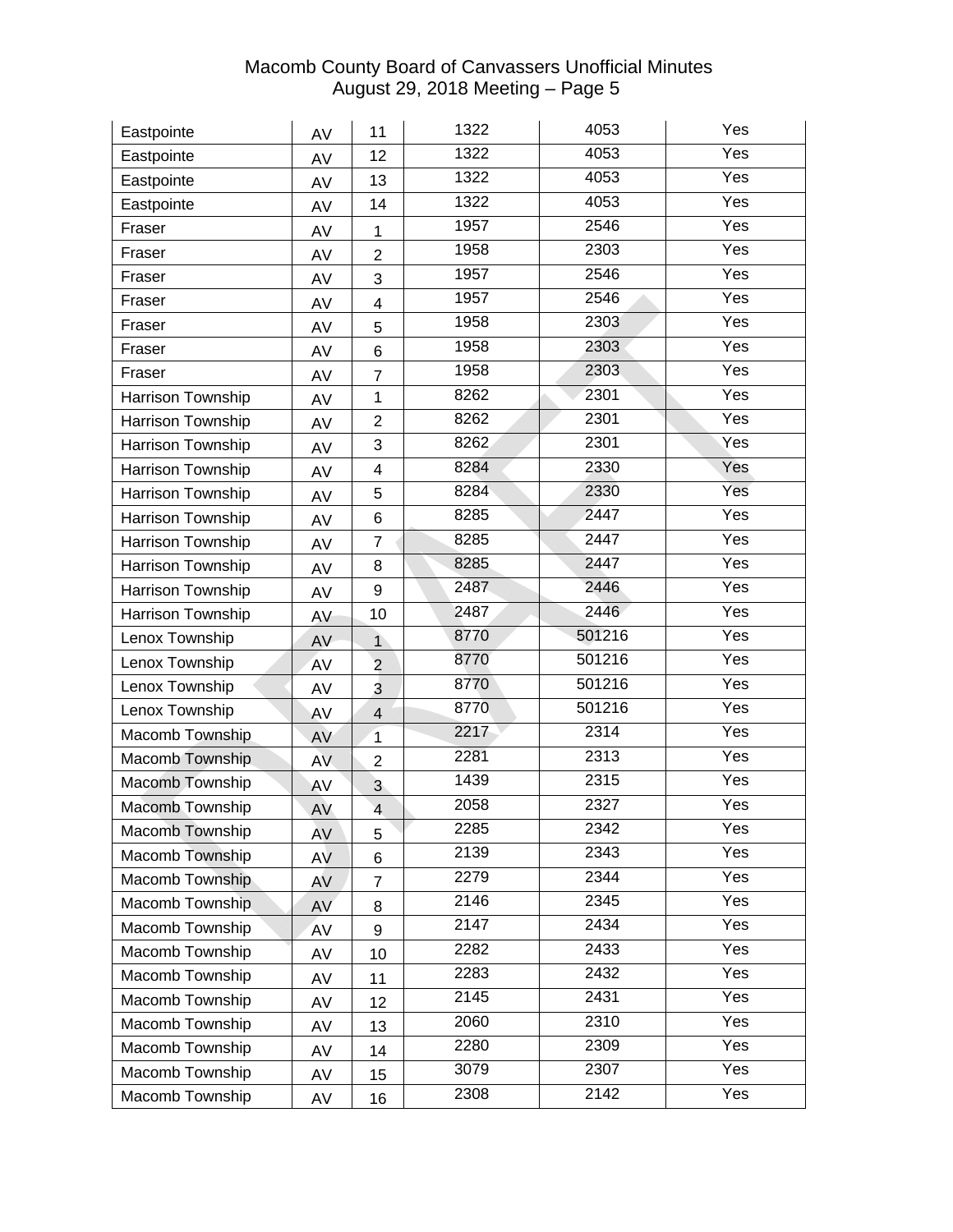| Macomb Township      | AV        | 17             | 2141  | 2440 | Yes              |
|----------------------|-----------|----------------|-------|------|------------------|
| Macomb Township      | AV        | 18             | 2243  | 2438 | Yes              |
| Macomb Township      | AV        | 19             | 2284  | 2439 | Yes              |
| Macomb Township      | AV        | 20             | 2173  | 2436 | Yes              |
| Macomb Township      | AV        | 21             | 2143  | 2443 | Yes              |
| Macomb Township      | AV        | 22             | 2277  | 2416 | Yes              |
| Macomb Township      | AV        | 23             | 1425  | 2437 | Yes              |
| Macomb Township      | AV        | 24             | 2291  | 2442 | Yes              |
| Macomb Township      | AV        | 25             | 1424  | 2316 | Yes              |
| Macomb Township      | AV        | 26             | 2296  | 2317 | Yes              |
| Macomb Township      | AV        | 27             | 2292  | 2318 | Yes              |
| Macomb Township      | AV        | 28             | 2059  | 2319 | Yes              |
| Macomb Township      | AV        | 29             | 2293  | 2328 | Yes              |
| Macomb Township      | AV        | 30             | 1421  | 2331 | Yes              |
| Macomb Township      | AV        | 31             | 1423  | 2347 | Yes              |
| Macomb Township      | AV        | 32             | 1422  | 2302 | Yes              |
| Macomb Township      | AV        | 33             | 2323  | 2325 | $\overline{Yes}$ |
| Macomb Township      | AV        | 34             | 2150  | 2324 | Yes              |
| Macomb Township      | AV        | 35             | 2241  | 2329 | Yes              |
| Macomb Township      | AV        | 36             | 2242  | 2321 | Yes              |
| Macomb Township      | AV        | 37             | 2148  | 2322 | Yes              |
| New Baltimore        | AV        | $\mathbf{1}$   | 13927 | 2413 | Yes              |
| New Baltimore        | AV        | $\overline{2}$ | 13927 | 2413 | Yes              |
| New Baltimore        | AV        | 3              | 13927 | 2413 | Yes              |
| <b>New Baltimore</b> | AV        | $\overline{4}$ | 13927 | 2413 | Yes              |
| New Baltimore        | AV        | 5              | 13927 | 2413 | Yes              |
| Ray Township         | AV.       | $\mathbf{1}$   | 22176 | 2304 | Yes              |
| Ray Township         | AV        | $\overline{a}$ | 22176 | 2304 | No               |
| Roseville            | AV        | $\overline{1}$ | 11518 | 2423 | Yes              |
| Roseville            | AV        | $\overline{2}$ | 11518 | 2423 | Yes              |
| Roseville            | AV        | 3              | 11518 | 2423 | Yes              |
| Roseville            | AV        | 4              | 11518 | 2423 | Yes              |
| Roseville            | AV        | 5              | 11518 | 2423 | Yes              |
| Roseville            | <b>AV</b> | 6              | 8637  | 2422 | Yes              |
| Roseville            | AV        | $\overline{7}$ | 8637  | 2422 | Yes              |
| Roseville            | AV        | 8              | 8637  | 2422 | Yes              |
| Roseville            | AV        | 9              | 8637  | 2422 | Yes              |
| Roseville            | AV        | 10             | 8637  | 2422 | Yes              |
| Roseville            | AV        | 11             | 8638  | 2311 | Yes              |
| Roseville            | AV        | 12             | 8638  | 2311 | Yes              |
| Roseville            | AV        | 13             | 8638  | 2311 | Yes              |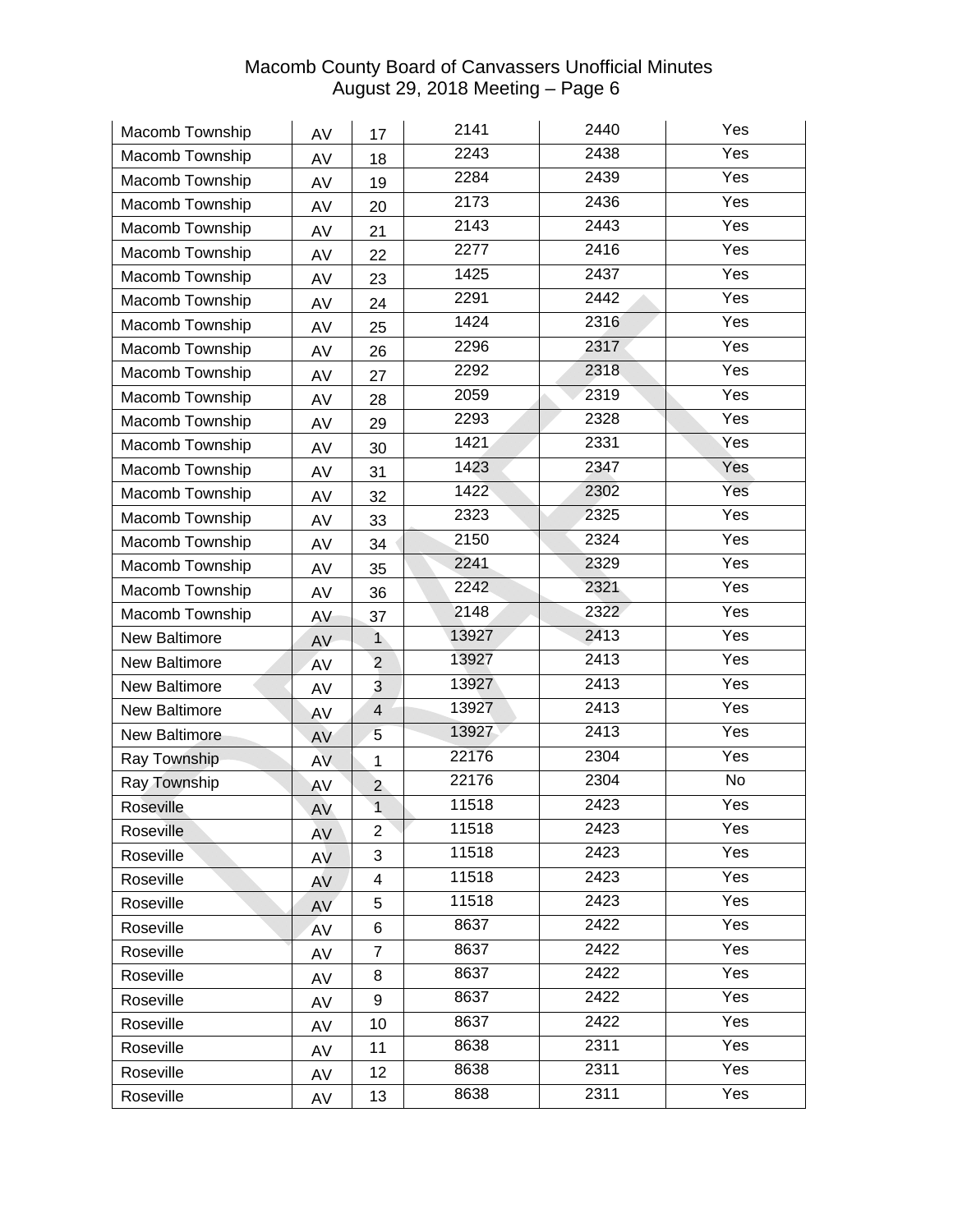| Roseville              | AV         | 14             | 8638   | 2311   | Yes               |
|------------------------|------------|----------------|--------|--------|-------------------|
| Roseville              | AV         | 15             | 8638   | 2311   | Yes               |
| Shelby Township        | AV         | $\mathbf 1$    | 523685 | 501296 | Yes               |
| Shelby Township        | AV         | $\overline{2}$ | 523685 | 501296 | Yes               |
| Shelby Township        | AV         | 3              | 523692 | 501209 | Yes               |
| Shelby Township        | AV         | 4              | 523692 | 501209 | Yes               |
| Shelby Township        | AV         | 5              | 523669 | 501220 | Yes               |
| Shelby Township        | AV         | 6              | 523669 | 501220 | Yes               |
| Shelby Township        | AV         | $\overline{7}$ | 523693 | 501210 | Yes               |
| Shelby Township        | AV         | 8              | 523681 | 501203 | Yes               |
| Shelby Township        | AV         | 9              | 523681 | 501203 | Yes               |
| Shelby Township        | AV         | 10             | 523669 | 501220 | Yes               |
| Shelby Township        | AV         | 11             | 523694 | 501206 | Yes               |
| Shelby Township        | AV         | 12             | 523685 | 501296 | $\bar{Y}$ es      |
| Shelby Township        | AV         | 13             | 523696 | 501294 | Yes               |
| Shelby Township        | AV         | 14             | 523693 | 501210 | Yes               |
| Shelby Township        | AV         | 15             | 523681 | 501203 | Yes               |
| Shelby Township        | AV         | 16             | 523696 | 501294 | Yes               |
| Shelby Township        | AV         | 17             | 523694 | 501206 | Yes               |
| Shelby Township        | AV         | 18             | 523696 | 501294 | Yes               |
| Shelby Township        | AV         | 19             | 523672 | 501212 | Yes               |
| Shelby Township        | AV         | 20             | 523688 | 501211 | Yes               |
| Shelby Township        | AV         | 21             | 523693 | 501210 | Yes               |
| Shelby Township        | AV         | 22             | 523692 | 501209 | Yes               |
| Shelby Township        | AV         | 23             | 523681 | 501203 | Yes               |
| Shelby Township        | AV         | 24             | 523672 | 501212 | Yes               |
| Shelby Township        | <b>AV</b>  | 25             | 523694 | 501206 | Yes               |
| <b>Shelby Township</b> | AV         | 26             | 523669 | 501220 | Yes               |
| <b>Shelby Township</b> | AV         | 27             | 523661 | 501204 | $\overline{Y}$ es |
| <b>Shelby Township</b> | AV         | 28             | 523661 | 501204 | Yes               |
| Shelby Township        | AV         | 29             | 523694 | 501206 | Yes               |
| Shelby Township        | AV         | 30             | 10486  | 501210 | Yes               |
| Shelby Township        | <b>PCT</b> | 1              | 4554   | 4086   | Yes               |
| Shelby Township        | <b>PCT</b> | $\overline{2}$ | 1487   | 4056   | Yes               |
| Shelby Township        | <b>PCT</b> | 3              | 1490   | 4075   | Yes               |
| Shelby Township        | <b>PCT</b> | 4              | 1475   | 4067   | Yes               |
| Shelby Township        | <b>PCT</b> | 5              | 4584   | 4077   | Yes               |
| Shelby Township        | <b>PCT</b> | 6              | 1919   | 4093   | Yes               |
| Shelby Township        | <b>PCT</b> | $\overline{7}$ | 4569   | 4058   | Yes               |
| Shelby Township        | <b>PCT</b> | 8              | 1949   | 4088   | Yes               |
| Shelby Township        | <b>PCT</b> | 9              | 4598   | 4068   | Yes               |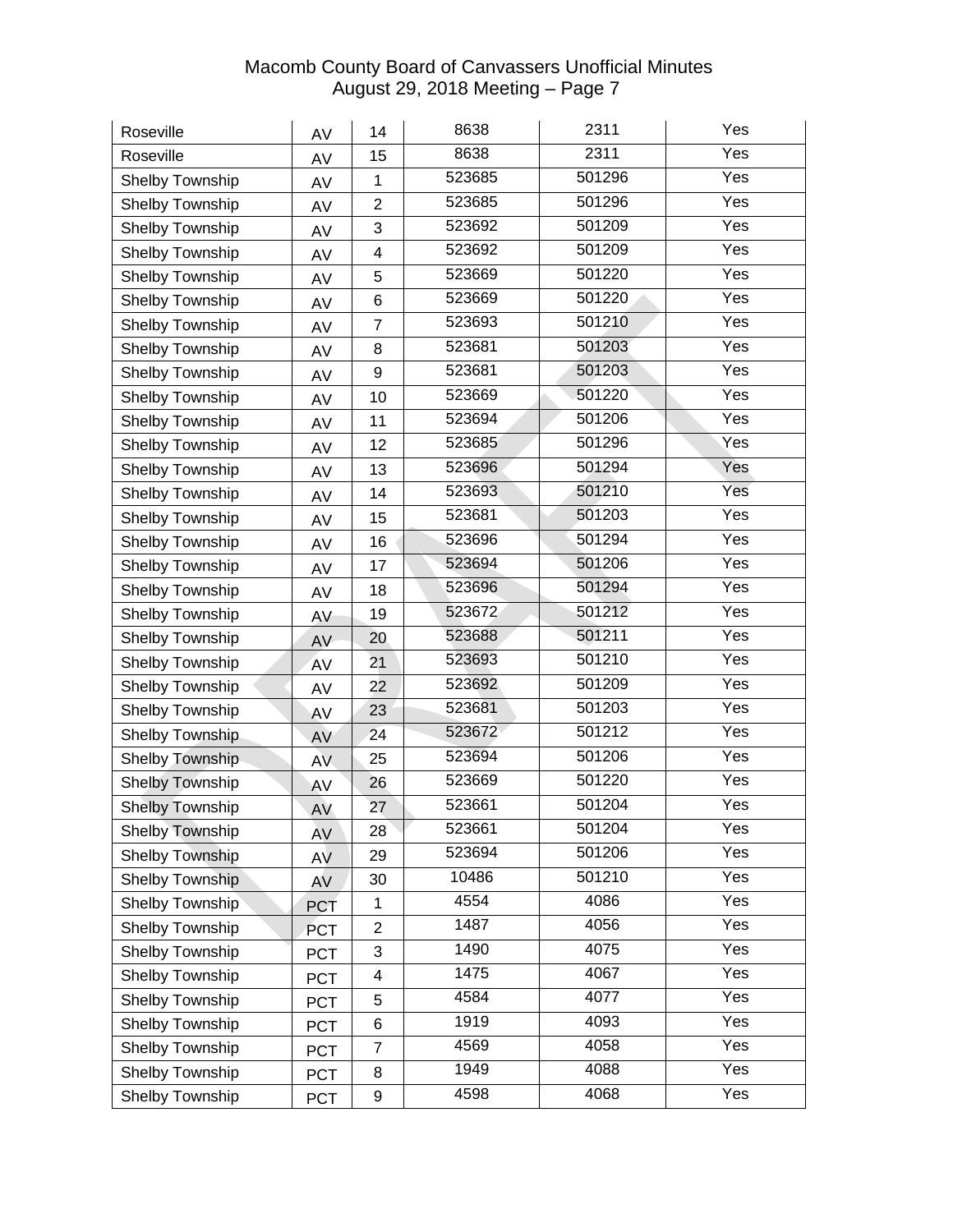| Shelby Township  | <b>PCT</b> | 10             | 1917  | 4061 | Yes |
|------------------|------------|----------------|-------|------|-----|
| Shelby Township  | <b>PCT</b> | 11             | 1494  | 4085 | Yes |
| Shelby Township  | <b>PCT</b> | 12             | 1474  | 4073 | Yes |
| Shelby Township  | <b>PCT</b> | 13             | 4564  | 4082 | Yes |
| Shelby Township  | <b>PCT</b> | 14             | 1900  | 4052 | Yes |
| Shelby Township  | <b>PCT</b> | 15             | 4575  | 4079 | Yes |
| Shelby Township  | <b>PCT</b> | 16             | 1943  | 4054 | Yes |
| Shelby Township  | <b>PCT</b> | 17             | 1947  | 4095 | Yes |
| Shelby Township  | <b>PCT</b> | 18             | 1931  | 4074 | Yes |
| Shelby Township  | <b>PCT</b> | 19             | 1496  | 4072 | Yes |
| Shelby Township  | <b>PCT</b> | 20             | 1911  | 4080 | Yes |
| Shelby Township  | <b>PCT</b> | 21             | 1482  | 4099 | Yes |
| Shelby Township  | <b>PCT</b> | 22             | 1912  | 4060 | Yes |
| Shelby Township  | <b>PCT</b> | 23             | 4563  | 4055 | Yes |
| Shelby Township  | <b>PCT</b> | 24             | 3522  | 4070 | Yes |
| Shelby Township  | <b>PCT</b> | 25             | 3535  | 4087 | Yes |
| Shelby Township  | <b>PCT</b> | 26             | 3514  | 4050 | Yes |
| Shelby Township  | <b>PCT</b> | 27             | 4583  | 4069 | Yes |
| Shelby Township  | <b>PCT</b> | 28             | 3546  | 4092 | Yes |
| Shelby Township  | <b>PCT</b> | 29             | 3526  | 4065 | Yes |
| Shelby Township  | <b>PCT</b> | 30             | 4559  | 4064 | Yes |
| St. Clair Shores | AV         | $\mathbf{1}$   | 10021 | 2435 | Yes |
| St. Clair Shores | AV         | $\overline{2}$ | 10045 | 2340 | Yes |
| St. Clair Shores | AV         | 3              | 10025 | 2346 | Yes |
| St. Clair Shores | AV         | 4              | 10105 | 2548 | Yes |
| St. Clair Shores | AV         | 5              | 10104 | 2332 | Yes |
| St. Clair Shores | <b>AV</b>  | 6              | 10103 | 2418 | Yes |
| St. Clair Shores | AV         | 7              | 10102 | 2341 | Yes |
| St. Clair Shores | AV         | 8              | 10101 | 2339 | Yes |
| St. Clair Shores | AV         | 9              | 10110 | 2349 | Yes |
| St. Clair Shores | AV         | 10             | 10109 | 2337 | Yes |
| St. Clair Shores | AV         | 11             | 10107 | 2333 | Yes |
| St. Clair Shores | AV         | 12             | 10106 | 2444 | Yes |
| St. Clair Shores | <b>AV</b>  | 13             | 10111 | 2417 | Yes |
| St. Clair Shores | AV         | 14             | 10114 | 2334 | Yes |
| St. Clair Shores | AV         | 15             | 10112 | 2336 | Yes |
| St. Clair Shores | AV         | 16             | 10113 | 2419 | Yes |
| St. Clair Shores | AV         | 17             | 10115 | 2428 | Yes |
| St. Clair Shores | AV         | 18             | 10108 | 2550 | Yes |
| St. Clair Shores | AV         | 19             | 10122 | 2547 | Yes |
| St. Clair Shores | AV         | 20             | 10124 | 2348 | Yes |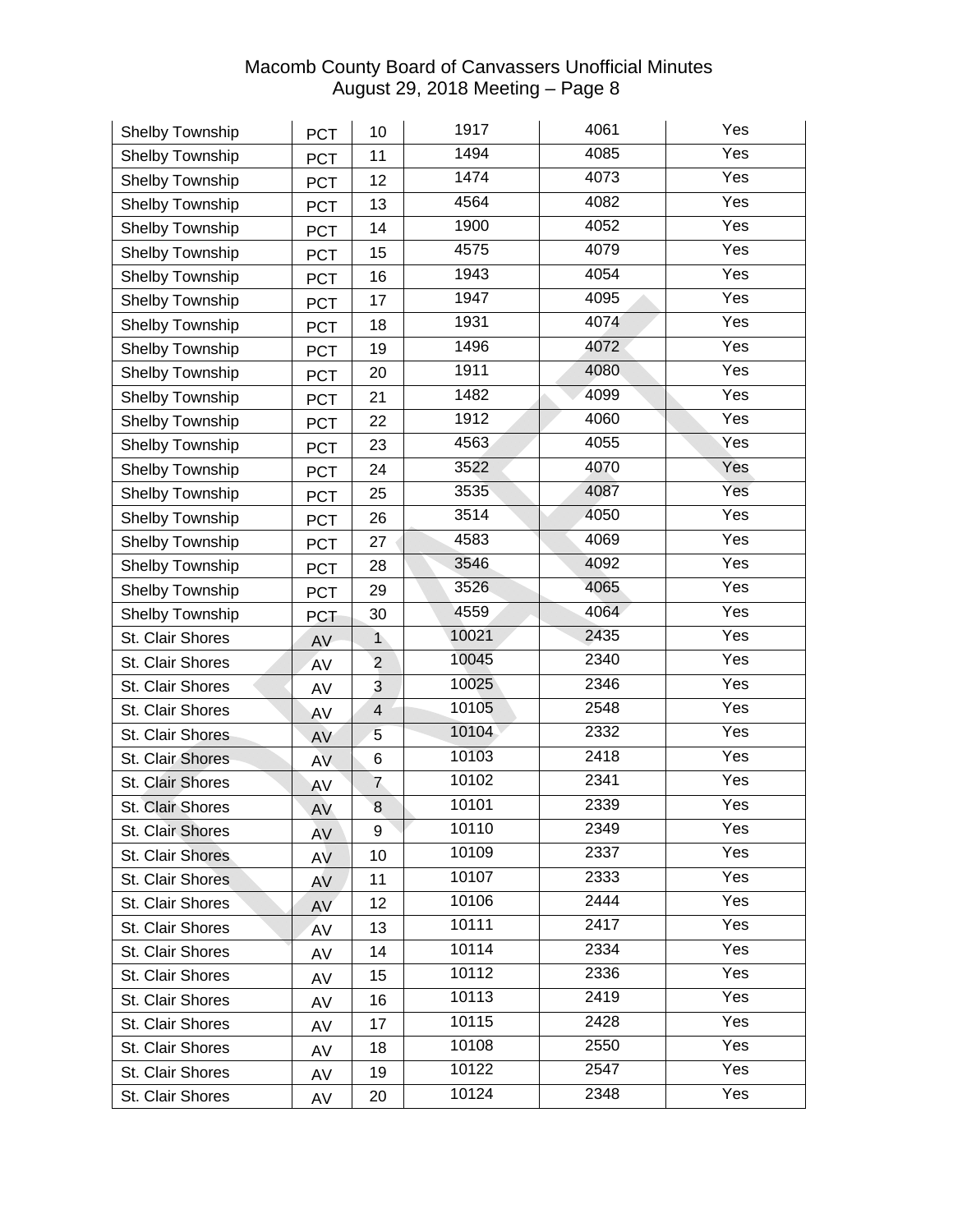| St. Clair Shores        | AV        | 21             | 10123                                            | 2549                                             | Yes               |  |
|-------------------------|-----------|----------------|--------------------------------------------------|--------------------------------------------------|-------------------|--|
| St. Clair Shores        | AV        | 22             | 10130                                            | 2335                                             | Yes               |  |
| St. Clair Shores        | AV        | 23             | 10129                                            | 23338                                            | Yes               |  |
| <b>Sterling Heights</b> | AV        | 1              | 9714                                             | 2350                                             | Yes               |  |
| <b>Sterling Heights</b> | AV        | $\overline{2}$ | 9714                                             | 2350                                             | Yes               |  |
| <b>Sterling Heights</b> | AV        | 3              | 9714                                             | 2350                                             | Yes               |  |
| <b>Sterling Heights</b> | AV        | 4              | 9714                                             | 2350                                             | Yes               |  |
| <b>Sterling Heights</b> | AV        | 5              | 9714                                             | 2350                                             | Yes               |  |
| <b>Sterling Heights</b> | AV        | 6              | 9543                                             | 2545                                             | Yes               |  |
| <b>Sterling Heights</b> | AV        | $\overline{7}$ | 9543                                             | 2545                                             | Yes               |  |
| <b>Sterling Heights</b> | AV        | 8              | 9543                                             | 2545                                             | Yes               |  |
| <b>Sterling Heights</b> | AV        | 9              | 9543                                             | 2545                                             | Yes               |  |
| <b>Sterling Heights</b> | AV        | 10             | 9543                                             | 2545                                             | Yes               |  |
| <b>Sterling Heights</b> | AV        | 11             | 9543                                             | 2545                                             | $\bar{Y}$ es      |  |
| <b>Sterling Heights</b> | AV        | 12             | 9543                                             | 2545                                             | <b>No</b>         |  |
| <b>Sterling Heights</b> | AV        | 13             | 11967                                            | 2326                                             | Yes               |  |
| <b>Sterling Heights</b> | AV        | 14             | 11967                                            | 2326                                             | Yes               |  |
| <b>Sterling Heights</b> | AV        | 15             | 11967                                            | 2326                                             | Yes               |  |
| <b>Sterling Heights</b> | AV        | 16             | 11967                                            | 2326                                             | Yes               |  |
| <b>Sterling Heights</b> | AV        | 17             | 11967                                            | 2326                                             | Yes               |  |
| <b>Sterling Heights</b> | AV        | 18             | 11967                                            | 2326                                             | Yes               |  |
| <b>Sterling Heights</b> | AV        | 19             | 9426                                             | 2414                                             | Yes               |  |
| <b>Sterling Heights</b> | AV        | 20             | 9426                                             | 2414                                             | Yes               |  |
| <b>Sterling Heights</b> | AV        | 21             | 9426                                             | 2414                                             | Yes               |  |
| <b>Sterling Heights</b> | AV        | 22             | 9426                                             | 2414                                             | Yes               |  |
| <b>Sterling Heights</b> | AV        | 23             | 9426                                             | 2414                                             | Yes               |  |
| <b>Sterling Heights</b> | <b>AV</b> | 24             | 14490                                            | 2425                                             | Yes               |  |
| <b>Sterling Heights</b> | AV        | 25             | 14490                                            | 2425                                             | Yes               |  |
| <b>Sterling Heights</b> | AV        | 26             | 14490                                            | 2425                                             | $\overline{Y}$ es |  |
| <b>Sterling Heights</b> | AV        | 27             | 14490                                            | 2425                                             | Yes               |  |
| <b>Sterling Heights</b> | AV        | 28             | 14490                                            | 2425                                             | Yes               |  |
| <b>Sterling Heights</b> | AV        | 29             | 14490                                            | 2425                                             | Yes               |  |
| <b>Sterling Heights</b> | AV        | 30             | 14490                                            | 2425                                             | Yes               |  |
| <b>Sterling Heights</b> | <b>AV</b> | 31             |                                                  | Petition withdrawn before precinct was recounted |                   |  |
| <b>Sterling Heights</b> | AV        | 32             |                                                  | Petition withdrawn before precinct was recounted |                   |  |
| <b>Sterling Heights</b> | AV        | 33             |                                                  | Petition withdrawn before precinct was recounted |                   |  |
| <b>Sterling Heights</b> | AV        | 34             |                                                  | Petition withdrawn before precinct was recounted |                   |  |
| <b>Sterling Heights</b> | AV        | 35             |                                                  | Petition withdrawn before precinct was recounted |                   |  |
| <b>Sterling Heights</b> | AV        | 36             |                                                  | Petition withdrawn before precinct was recounted |                   |  |
| <b>Sterling Heights</b> | AV        | 37             |                                                  | Petition withdrawn before precinct was recounted |                   |  |
| <b>Sterling Heights</b> | AV        | 38             | Petition withdrawn before precinct was recounted |                                                  |                   |  |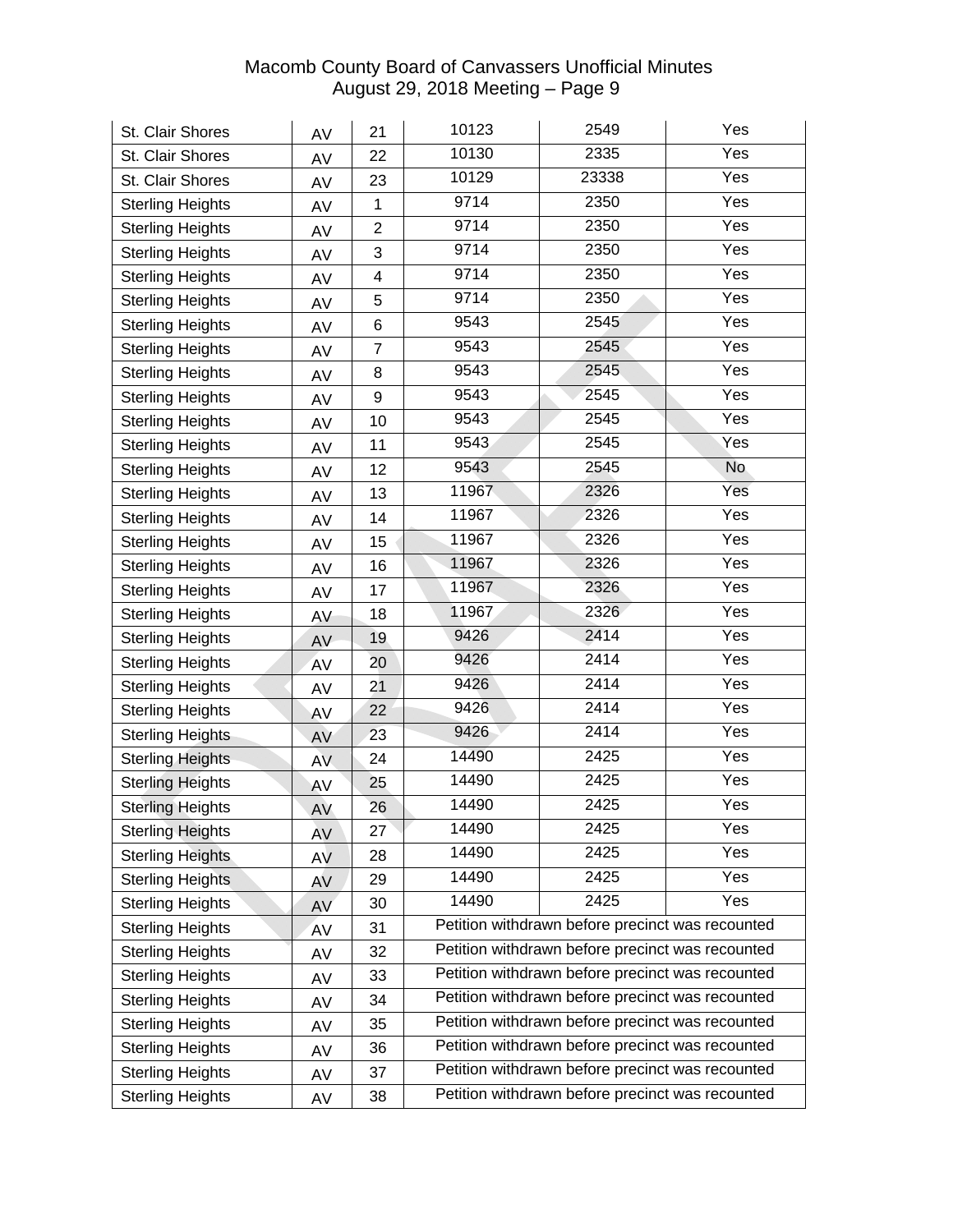| <b>Sterling Heights</b> | AV  | 39             | 83099       | 2430 | Yes               |
|-------------------------|-----|----------------|-------------|------|-------------------|
| <b>Sterling Heights</b> | AV  | 40             | 83099       | 2430 | Yes               |
| <b>Sterling Heights</b> | AV  | 41             | 83099       | 2430 | Yes               |
| <b>Sterling Heights</b> | AV  | 42             | 83099       | 2430 | Yes               |
| <b>Sterling Heights</b> | AV  | 43             | 11973       | 2429 | Yes               |
| <b>Sterling Heights</b> | AV  | 44             | 11973       | 2429 | Yes               |
| <b>Sterling Heights</b> | AV  | 45             | 11973       | 2429 | Yes               |
| Warren                  | AV  | 1              | 13932       | 2415 | Yes               |
| Warren                  | AV  | 3              | 13932       | 2415 | Yes               |
| Warren                  | AV  | 4              | 13932       | 2415 | Yes               |
| Warren                  | AV  | 5              | 13932       | 2415 | $\overline{Y}$ es |
| Warren                  | AV  | 6              | 13932       | 2415 | Yes               |
| Warren                  | AV  | $\overline{7}$ | 13932       | 2415 | Yes               |
| Warren                  | AV  | 8              | 13932       | 2415 | Yes               |
| Warren                  | AV  | 9              | 13932       | 2415 | Yes               |
| Warren                  | AV  | 10             | 13932       | 2415 | Yes               |
| Warren                  | AV  | 11             | 13932       | 2415 | Yes               |
| Warren                  | AV  | 12             | 13932       | 2415 | Yes               |
| Warren                  | AV  | 13             | 13932       | 2415 | Yes               |
| Warren                  | AV  | 14             | 13932       | 2415 | $\overline{Y}$ es |
| Warren                  | AV  | 15             | 13932       | 2415 | Yes               |
| Warren                  | AV  | 17             | 13932       | 2415 | Yes               |
| Warren                  | AV  | 18             | 13932       | 2415 | Yes               |
| Warren                  | AV  | 19             | 13932       | 2415 | Yes               |
| Warren                  | AV  | 20             | 13937/13936 | 2426 | Yes               |
| Warren                  | AV  | 22             | 13937/13936 | 2426 | Yes               |
| Warren                  | AV. | 23             | 13937/13936 | 2426 | Yes               |
| Warren                  | AV  | 24             | 13937/13936 | 2426 | Yes               |
| Warren                  | AV  | 25             | 13937/13936 | 2426 | Yes               |
| Warren                  | AV  | 26             | 13937/13936 | 2421 | Yes               |
| Warren                  | AV  | 27             | 13937/13936 | 2421 | Yes               |
| Warren                  | AV  | 28             | 13937/13936 | 2421 | Yes               |
| Warren                  | AV  | 31             | 16756       | 2420 | Yes               |
| Warren                  | AV  | 32             | 16756       | 2420 | Yes               |
| Warren                  | AV  | 33             | 16841       | 2410 | Yes               |
| Warren                  | AV  | 34             | 16756       | 2420 | Yes               |
| Warren                  | AV  | 35             | 16841       | 2410 | Yes               |
| Warren                  | AV  | 36             | 16756       | 2420 | Yes               |
| Warren                  | AV  | 38             | 16756       | 2420 | Yes               |
| Warren                  | AV  | 41             | 16842/16926 | 2408 | Yes               |
| Warren                  | AV  | 43             | 16926       | 2408 | Yes               |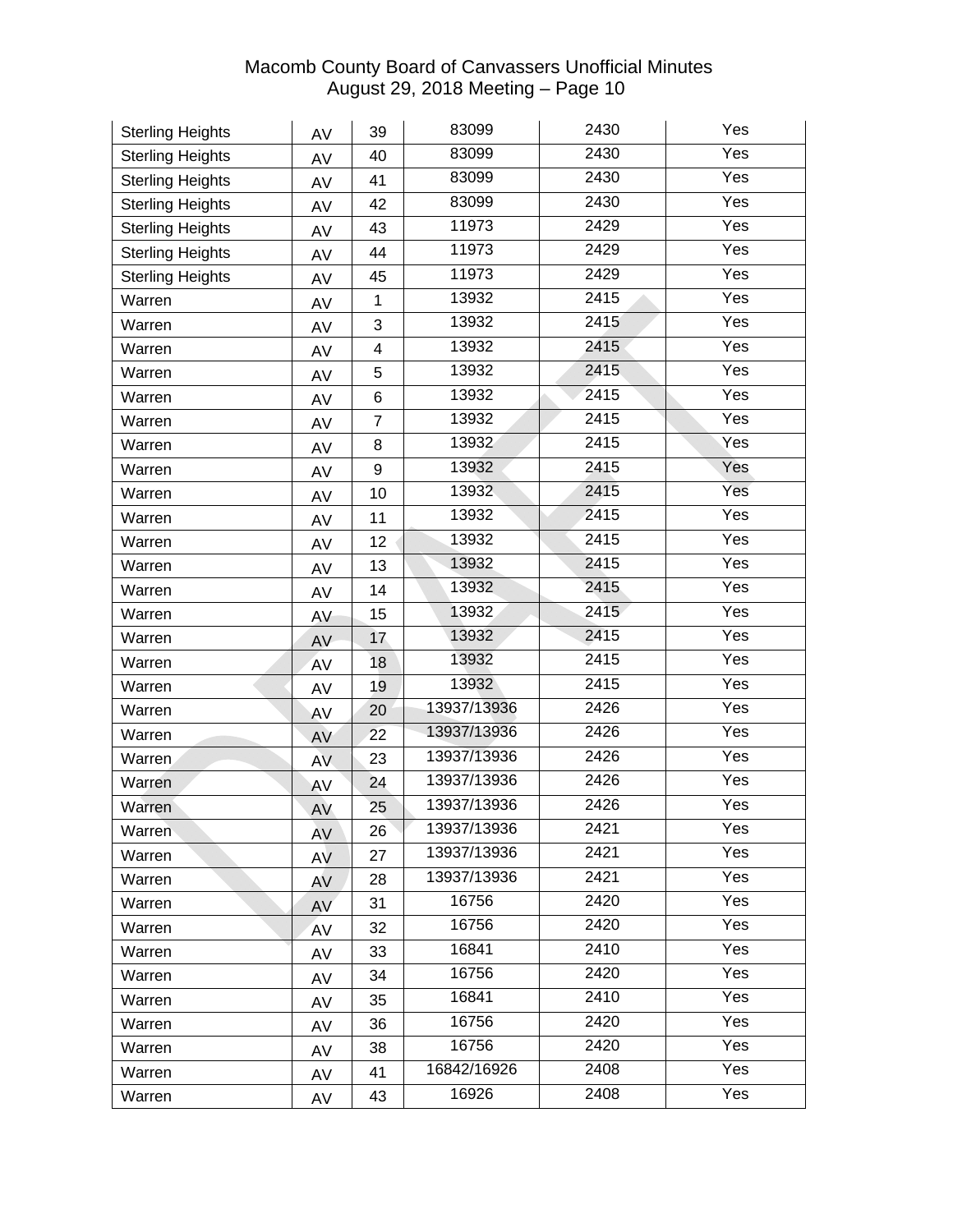| Warren                     | AV | 44             | 16842       | 2407        | Yes               |
|----------------------------|----|----------------|-------------|-------------|-------------------|
| Warren                     | AV | 45             | 16926       | 2408        | Yes               |
| Warren                     | AV | 46             | 16842       | 2407        | Yes               |
| Warren                     | AV | 47             | 16926       | 2408        | Yes               |
| Warren                     | AV | 48             | 16926       | 2408        | Yes               |
| Warren                     | AV | 49             | 16842       | 2407        | Yes               |
| Warren                     | AV | 50             | 13931       | 2320        | Yes               |
| Warren                     | AV | 51             | 13931       | 2320        | Yes               |
| Warren                     | AV | 52             | 13931       | 2320        | Yes               |
| Warren                     | AV | 53             | 13931       | 2320        | Yes               |
| Warren                     | AV | 54             | 13931       | 2320        | Yes               |
| Warren                     | AV | 55             | 16930       | 2306        | Yes               |
| Warren                     | AV | 56             | 16930       | 2306        | Yes               |
| Warren                     | AV | 57             | 16930       | 2306        | Yes               |
| Warren                     | AV | 58             | 16930       | 2306        | Yes               |
| <b>Washington Township</b> | AV | 1              | 344200      | 501219      | Yes               |
| <b>Washington Township</b> | AV | $\overline{2}$ | 344200      | 501219      | $\overline{Y}$ es |
| <b>Washington Township</b> | AV | 3              | 344200      | 501219      | Yes               |
| <b>Washington Township</b> | AV | 4              | 344200      | 501219      | Yes               |
| Washington Township        | AV | 5              | 344200      | 501219      | Yes               |
| Washington Township        | AV | 6              | 104560/8431 | 501208      | Yes               |
| Washington Township        | AV | $\overline{7}$ | 104560/8431 | 501208/8431 | Yes               |
| Washington Township        | AV | 8              | 104560/8431 | 501208/8431 | Yes               |
| Washington Township        | AV | 9              | 104560/8431 | 501208/8431 | Yes               |
| Washington Township        | AV | 10             | 104560      | 501208/8431 | Yes               |

At 6:30 p.m., the Board of Canvassers temporarily adjourned until 8:00 a.m. the next morning.

At 6:57 p.m, Simon Haddad withdrew his recount petition.